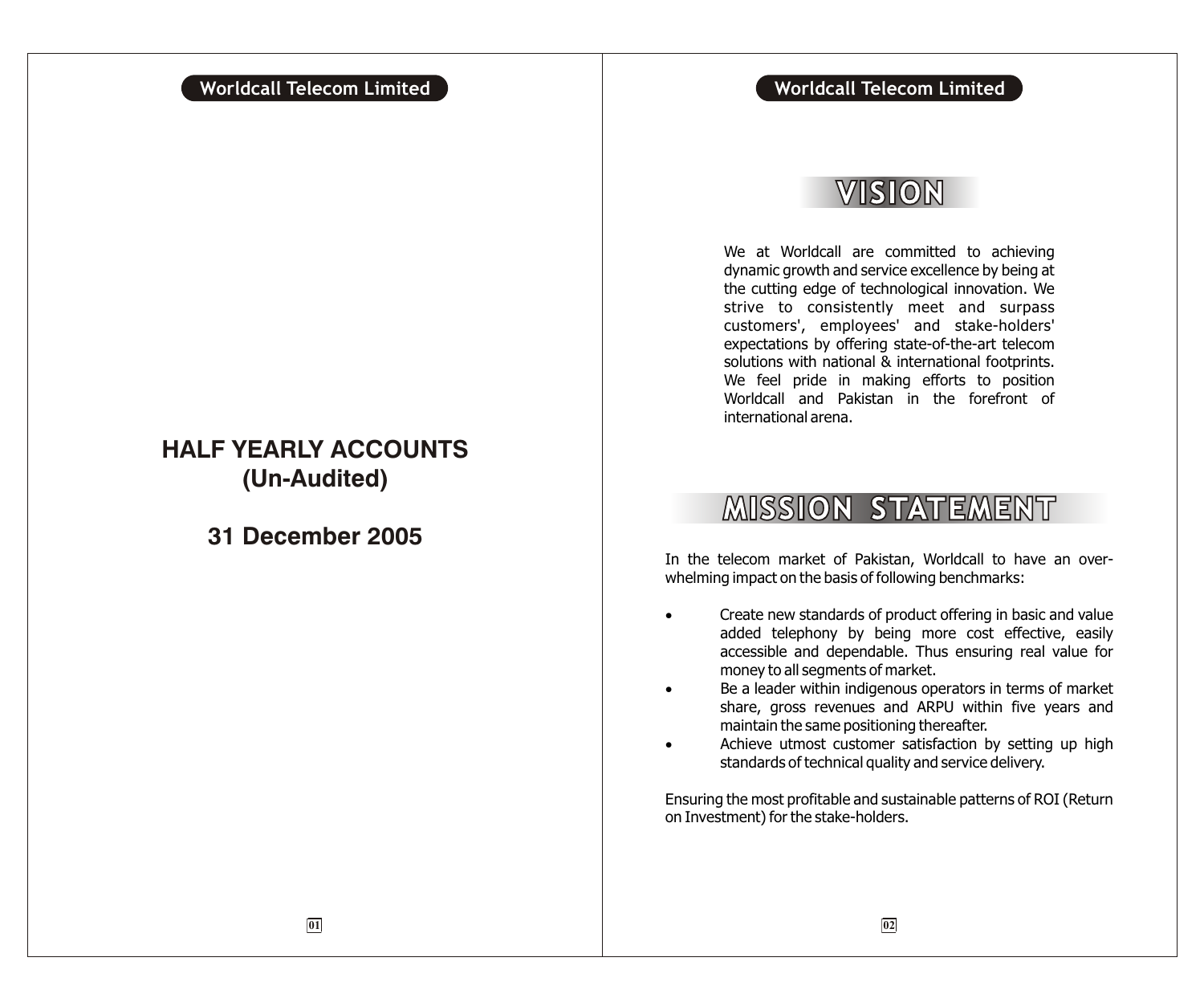# **Worldcall Telecom Limited Worldcall Telecom Limited**

# Contents

*Page Five*

Company information

*Page Six*

Directors' review

*Page Seven*

Review report to the members

# *Page Eight*

*Balance sheet*

# *Page Nine*

Profit & loss account

# *Page Ten*

Cash flow statement

# *Page Eleven*

Statement of changes in equity

# *Page Twelve*

Notes to the accounts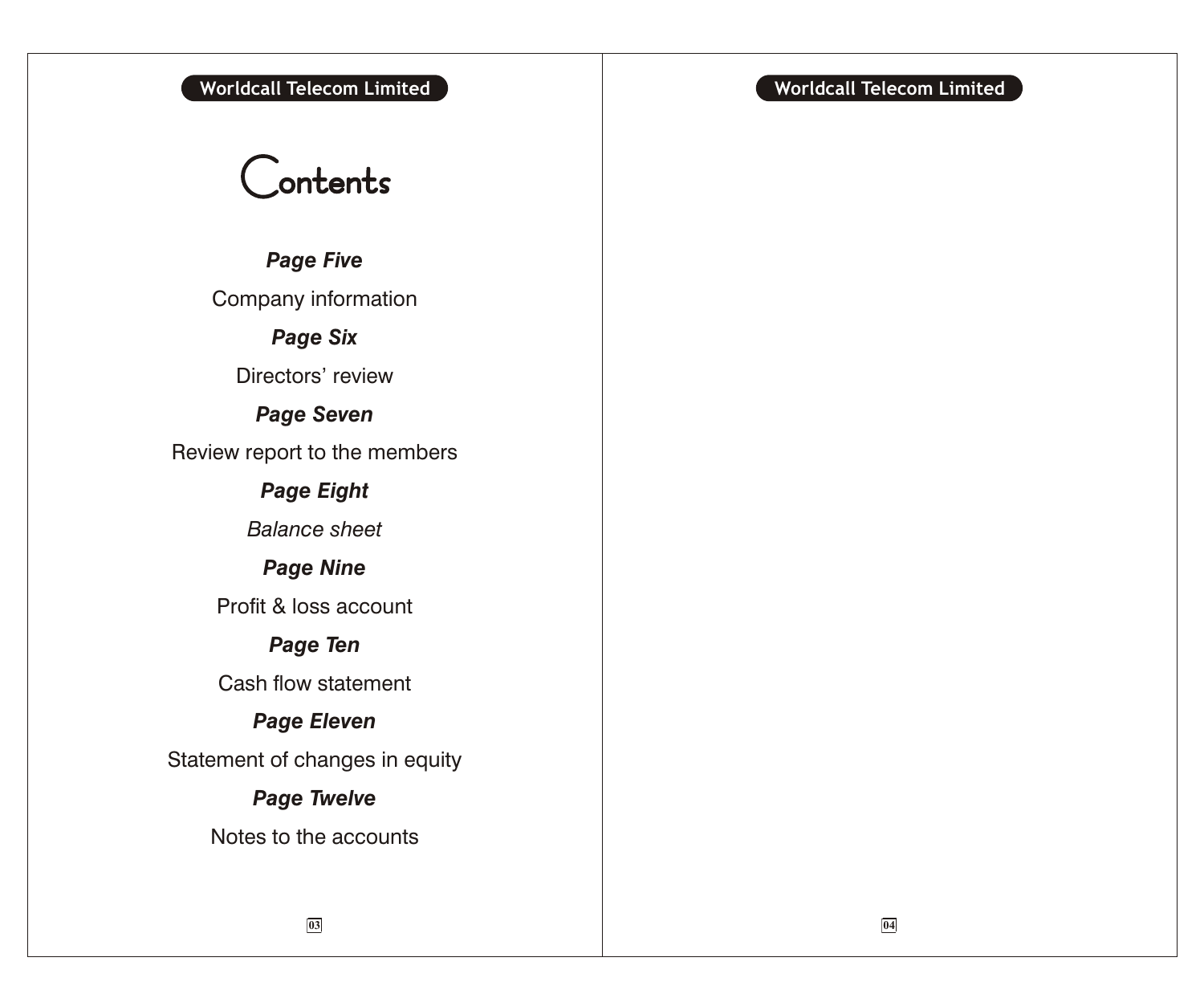### COMPANY INFORMATION

| <b>Board of Directors</b>                   | Sulieman Ahmed Said Al-Hoqani (Chairman)<br>Salmaan Taseer (Chief Executive Officer)<br>Shaan Taseer<br>Aamna Taseer<br><b>Tanvir Ahmad</b><br>Air Vice Marshal (R) Syed Imtiaz Hyder<br>Muhammad Bilal Sheikh<br>Arshed Ahmed Khan<br>Abid Raza                                                                                                                                                                                                                                                                                                                                                                                           |
|---------------------------------------------|--------------------------------------------------------------------------------------------------------------------------------------------------------------------------------------------------------------------------------------------------------------------------------------------------------------------------------------------------------------------------------------------------------------------------------------------------------------------------------------------------------------------------------------------------------------------------------------------------------------------------------------------|
| <b>Chief Financial Officer</b>              | Muhammad Naveed Tariq                                                                                                                                                                                                                                                                                                                                                                                                                                                                                                                                                                                                                      |
| <b>Audit Committee</b>                      | <b>Tanvir Ahmad</b><br>Shaan Taseer<br>Aamna Taseer                                                                                                                                                                                                                                                                                                                                                                                                                                                                                                                                                                                        |
| <b>Company Secretary</b>                    | <b>Ahmad Bilal</b>                                                                                                                                                                                                                                                                                                                                                                                                                                                                                                                                                                                                                         |
| <b>Auditors</b>                             | KPMG Taseer Hadi & Co.<br>Accountants                                                                                                                                                                                                                                                                                                                                                                                                                                                                                                                                                                                                      |
| <b>Legal Advisers</b>                       | Hosain & Rahim<br>Advocates                                                                                                                                                                                                                                                                                                                                                                                                                                                                                                                                                                                                                |
| <b>Bankers</b>                              | Allied Bank of Pakistan Limited<br>Askari Commercial Bank Limited<br>Crescent Commercial Bank Limited<br>Faysal Bank Limited<br><b>Habib Bank Limited</b><br><b>KASB Bank Limited</b><br>Muslim Commercial Bank Limited<br>National Bank of Pakistan<br><b>ORIX Leasing Pakistan Limited</b><br>Pak Kuwait Investment Co. (Pvt) Limited<br>Pak Oman Investment Co. Limited<br>Pakistan Industrial Credit &<br><b>Investment Corporation Limited</b><br><b>PICIC Commercial Bank Limited</b><br>Prime Commercial Bank Limited<br>Soneri Bank Limited<br><b>Standard Chartered Bank</b><br>Standard Chartered Modaraba<br>Union Bank Limited |
| <b>Registrar and Shares Transfer Office</b> | THK Associates (Pvt.) Limited<br>Ground Floor<br>Modern Motors House.<br>Beaumont Road, Karachi<br>28 (021) 5689021, 111-000-322                                                                                                                                                                                                                                                                                                                                                                                                                                                                                                           |
| <b>Registered Office/Head Office</b>        | 103-C/II, Gulberg-III<br>Lahore, Pakistan.<br>28 (042) 5757591-4<br>Fax: (042) 5757590, 5877920                                                                                                                                                                                                                                                                                                                                                                                                                                                                                                                                            |

# **Worldcall Telecom Limited Worldcall Telecom Limited**

### **DIRECTORS' REVIEW**

The Directors of Worldcall Telecom Limited (the Company) feel pleasure in presenting half yearly accounts for the period ended 31 December 2005, to the shareholders.

### **Current Status**

The Company has successfully launched its WLL service in 15 major cities of Punjab, NWFP and Sindh. Out of these, 6 cities were launched during the second quarter, whereas, 2 were added subsequently. Launch in two more cities is in pipeline. The first phase roll-out is 85% completed.

The subscriber base of WLL is continuously increasing and significant milestones have been achieved by the end of the half year. An increase of 11% has been recorded in subscriber base during the second quarter, as compared to quarter 1.

The Company has also established its foot hold in the wireless payphone market and providing services to two major companies. Currently, a substantial number of pay phones have been installed and activated.

### **Overview of accounts**

The two segments (WLL and LDI) have earned revenue of PKR 1.13 billion during first half of the financial year with a gross profit of PKR 191 million, which is 17% of the total revenue. Due to heavy investment in capital intensive deployment and costly spectrum fees, the Company has to entertain a hefty bill on account of depreciation and amortization. This has resulted in a net loss of PKR 26.6 million though a cash profit of PKR 108 million was made.

The management is making continuous efforts for the best utilization of available resources so as to optimize its operational costs and maximize profits.

### **Future outlook**

Management has set foot for the upcoming phase II of WLL project, whereby, roll out in over 40 cities is planned in two stages. The ordering phase of stage-1 is in progress.

Worldcall Group is in the process of merging its other telecom operations in the Company. This has been approved by the shareholders of the respective companies. The case for merger will be filed with the Honorable High Court in the coming month.

M/s Amaranth, a US Hedge fund, has signed a term sheet with Worldcall Telecom, whereby an amount of US\$ 25 million is being invested in the Company. This transaction has been approved by the Board of Directors and Shareholders of the Company. The Management is in the process of completing the formalities for entering into a formal contract and this will be concluded shortly.

The Company has commenced exchange of minutes with Saudi Telecom, one of the single largest companies terminating minutes in Pakistan.

The request for the staggering of license fee has been taken up by the Ministry of Information and Technology (MOIT). A case is being prepared by the MOIT which will be presented in the Economic Coordination Committee (ECC) for re-consideration. The Management is hopeful of a favorable outcome this time. As regards our request on limited mobility, the case is still under consideration of PTA.

Management of the Company is keen to make it a trend setter in WLL and LDI markets by continuously improving existing services and devising innovative value-added solutions at most competitive prices. Management is also keen to maintain its position as a market leader by tapping the virgin markets and taking the first movers advantage.

For and on behalf of the Board of Directors

Lahore **Salmaan Taseer Chief Executive Officer**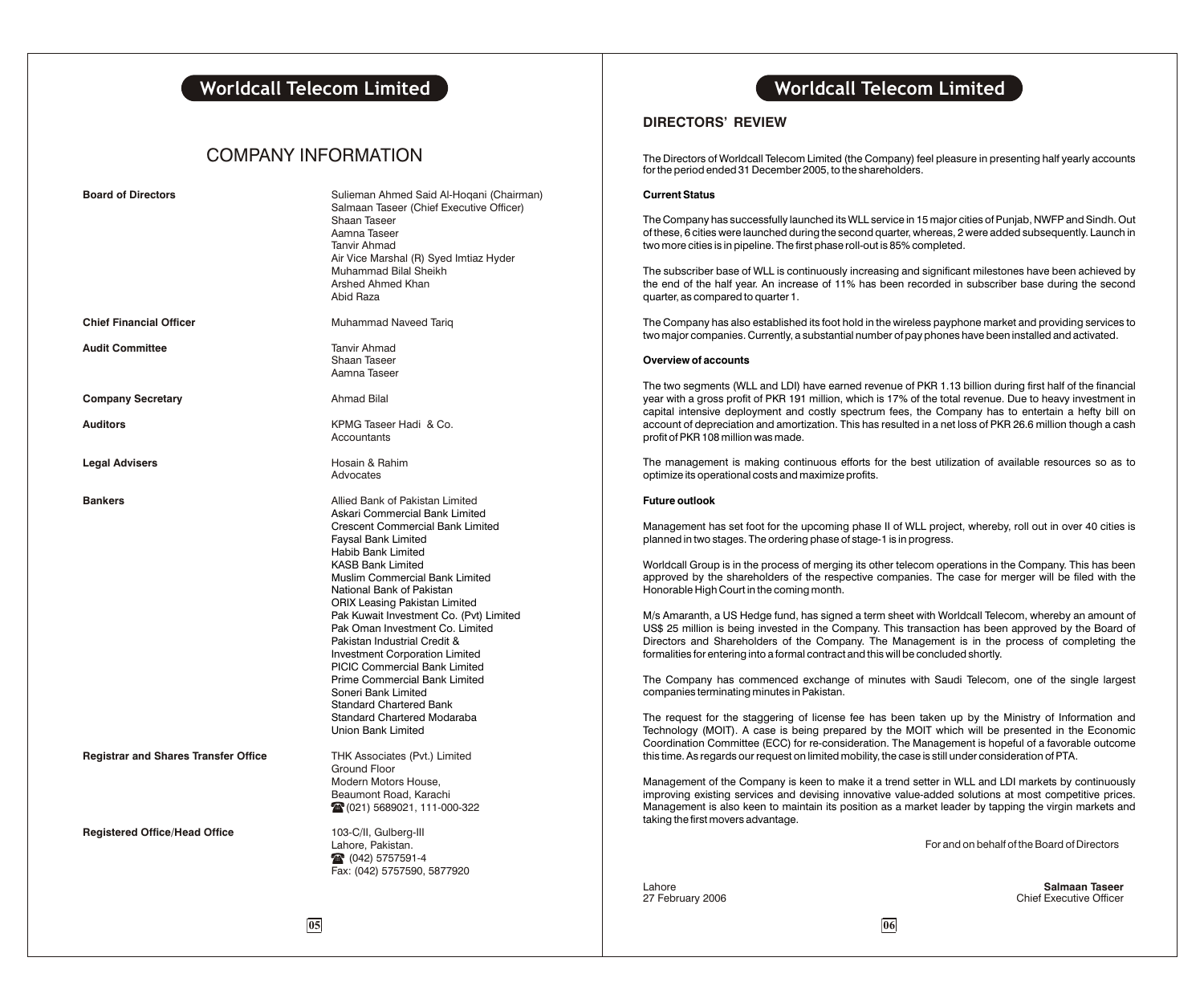### **REVIEW REPORT TO THE MEMBERS**

We have reviewed the annexed balance sheet of **Worldcall Telecom Limited** as at 31 December 2005, and the related profit and loss account, cash flow statement and statement of changes in equity together with the notes forming part thereof (here-in-after referred to as the "financial statements") for the half-year then ended. These financial statements are the responsibility of the Company's management. Our responsibility is to issue a report on these financial statements based on our review.

We conducted our review in accordance with the International Standard on Review Engagements 2400. This Standard requires that we plan and perform the review to obtain moderate assurance as to whether the financial statements are free of material misstatement. A review is limited primarily to inquiries of company personnel and analytical procedures applied to financial data and thus provides less assurance than an audit. We have not performed an audit and, accordingly, we do not express an audit opinion.

Based on our review, nothing has come to our attention that causes us to believe that the annexed financial statements are not presented fairly, in all material respects, in accordance with approved accounting standards as applicable in Pakistan.

# **Worldcall Telecom Limited Worldcall Telecom Limited**

### **BALANCE SHEET AS AT 31 DECEMBER 2005 (Un-Audited)**

|                                                                                                                                                                                                                                                                                                                                                                                                                                                                             | Note | 31 December<br>2005<br><b>Rupees</b>                                                                                                                                                                       | 30 June<br>2005<br>Rupees                                                                                                                                                                                   |
|-----------------------------------------------------------------------------------------------------------------------------------------------------------------------------------------------------------------------------------------------------------------------------------------------------------------------------------------------------------------------------------------------------------------------------------------------------------------------------|------|------------------------------------------------------------------------------------------------------------------------------------------------------------------------------------------------------------|-------------------------------------------------------------------------------------------------------------------------------------------------------------------------------------------------------------|
| PROPERTY, PLANT AND EQUIPMENT<br><b>INTANGIBLE ASSETS</b><br>LONG TERM ADVANCES<br>LONG TERM DEPOSITS<br>DEFERRED TAXATION                                                                                                                                                                                                                                                                                                                                                  | 4    | 2,646,846,110<br>2,352,426,056<br>9,943,640<br>130,170,717<br>33,527,240<br>5,172,913,763                                                                                                                  | 2,226,546,030<br>2,413,020,723<br>6,423,070<br>132,705,733<br>12,703,806<br>4,791,399,362                                                                                                                   |
| <b>CURRENT ASSETS</b>                                                                                                                                                                                                                                                                                                                                                                                                                                                       |      |                                                                                                                                                                                                            |                                                                                                                                                                                                             |
| Stock-in-trade<br>Trade debts<br>Loans and advances<br>Deposits and prepayments<br>Other receivables<br>Short term investments<br>Cash and bank balances                                                                                                                                                                                                                                                                                                                    |      | 1,958,745<br>220,766,648<br>162,033,583<br>149,782,290<br>30,066,772<br>226,800,000<br>337,360,546<br>1,128,768,584                                                                                        | 436,390<br>300,367,332<br>132,351,745<br>122, 164, 138<br>32,971,461<br>591,927,868<br>1,180,218,934                                                                                                        |
| <b>CURRENT LIABILITIES</b>                                                                                                                                                                                                                                                                                                                                                                                                                                                  |      |                                                                                                                                                                                                            |                                                                                                                                                                                                             |
| Trade and other payables<br>Interest and mark-up payable<br>Short term borrowings<br>Current maturity of long term finances<br>Current portion of liabilities against assets<br>subject to finance lease<br><b>NET CURRENT ASSETS</b><br><b>NON CURRENT LIABILITIES</b><br>Long term finances<br>Liabilities against assets subject to finance lease<br>Long term deposits<br>Long term payables<br>Deferred liability for staff retirement benefits<br>License fee payable | 6    | 629,875,482<br>13,049,459<br>30,199,311<br>183,101,714<br>56,266,936<br>912,492,902<br>216,275,682<br>653,126,634<br>75,961,656<br>9,940,043<br>39,225,680<br>10,749,307<br>1,206,000,000<br>1,995,003,320 | 947,220,558<br>55,584,139<br>29,539,157<br>75,000,000<br>55,172,957<br>1,162,516,811<br>17,702,123<br>647,767,810<br>103,056,970<br>4,538,675<br>106,874,574<br>7,471,108<br>1,208,610,000<br>2,078,319,137 |
| <b>CONTINGENCIES AND COMMITMENTS</b>                                                                                                                                                                                                                                                                                                                                                                                                                                        | 7    |                                                                                                                                                                                                            |                                                                                                                                                                                                             |
| <b>REPRESENTED BY</b>                                                                                                                                                                                                                                                                                                                                                                                                                                                       |      | 3,394,186,125                                                                                                                                                                                              | 2,730,782,348                                                                                                                                                                                               |
| <b>SHARE CAPITAL AND RESERVES</b>                                                                                                                                                                                                                                                                                                                                                                                                                                           |      |                                                                                                                                                                                                            |                                                                                                                                                                                                             |
| Share capital<br><b>Accumulated loss</b>                                                                                                                                                                                                                                                                                                                                                                                                                                    |      | 3,440,000,000<br>(45, 813, 875)<br>3,394,186,125                                                                                                                                                           | 2,750,000,000<br>(19,217,652)<br>2,730,782,348                                                                                                                                                              |
| The annexed notes 1 to 10 form an integral part of these financial statements.                                                                                                                                                                                                                                                                                                                                                                                              |      |                                                                                                                                                                                                            |                                                                                                                                                                                                             |

Lahore **KPMG Taseer Hadi & Co.**<br>27 February 2006 **1996 12:38 Task Contains Accountants** 

**Lahore Chief Executive Director**

### **07 07 08**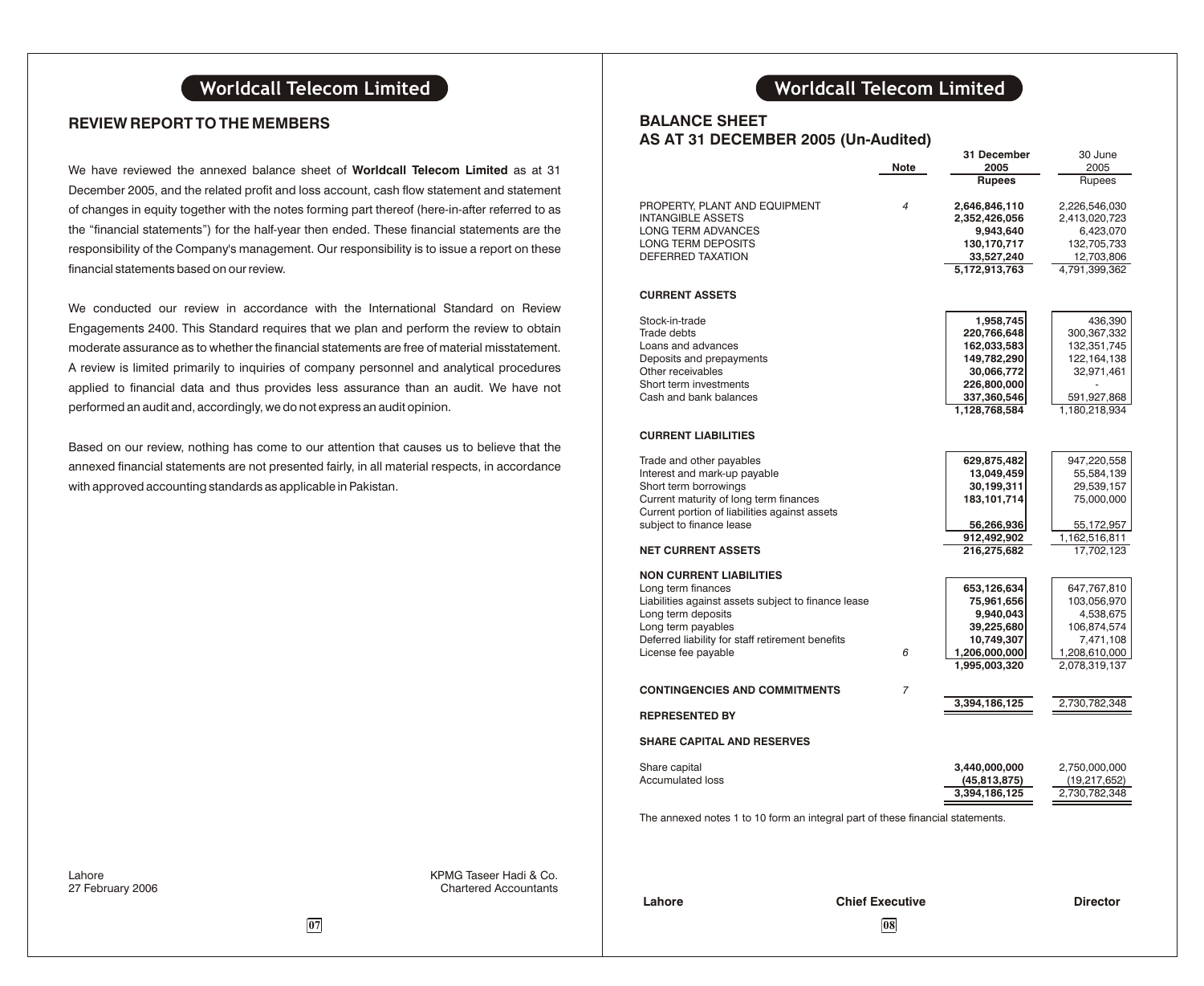# **Worldcall Telecom Limited Worldcall Telecom Limited**

### **PROFIT AND LOSS ACCOUNT (UN-AUDITED) FOR THE HALF YEAR ENDED 31 DECEMBER 2005**

|                                                                                                            | Quarter ended<br>31 December<br>2005<br><b>Rupees</b>                      | Six months ended<br>31 December<br>2005<br><b>Rupees</b>                       | Quarter ended<br>31 December<br>2004<br>Rupees          | Six months ended<br>31 December<br>2004<br>Rupees       |
|------------------------------------------------------------------------------------------------------------|----------------------------------------------------------------------------|--------------------------------------------------------------------------------|---------------------------------------------------------|---------------------------------------------------------|
| <b>REVENUE</b><br><b>DIRECT COST</b>                                                                       | 534,038,209<br>(447,433,041)                                               | 1,127,799,014<br>(936, 734, 591)                                               | 48,688,535<br>(48, 865, 110)                            | 48,688,535<br>(48, 865, 110)                            |
| <b>GROSS PROFIT/(LOSS)</b>                                                                                 | 86,605,168                                                                 | 191,064,423                                                                    | (176, 575)                                              | (176, 575)                                              |
| OPERATING COST                                                                                             | (130, 543, 329)                                                            | (205, 266, 100)                                                                | (9,603,050)                                             | (9,603,050)                                             |
| <b>OPERATING LOSS</b><br>Finance cost<br>Other operating income<br><b>LOSS BEFORE TAXATION</b><br>TAXATION | (43,938,161)<br>(33, 384, 708)<br>12,489,436<br>(64,833,433)<br>13,742,051 | (14, 201, 677)<br>(49, 648, 152)<br>16,430,172<br>(47, 419, 657)<br>20,823,434 | (9,779,625)<br>(3,276,689)<br>1,416,814<br>(11,639,500) | (9,779,625)<br>(3,276,689)<br>1,416,814<br>(11,639,500) |
| <b>LOSS AFTER TAXATION</b>                                                                                 | (51,091,382)                                                               | (26,596,223)                                                                   | (11,639,500)                                            | (11,639,500)                                            |
| <b>LOSS PER SHARE -</b><br><b>BASIC/DILUTED</b>                                                            | (0.16)                                                                     | (0.09)                                                                         | (3,084)                                                 | (3,084)                                                 |

The annexed notes 1 to 10 form an integral part of these financial statements.

### **CASH FLOW STATEMENT (UN-AUDITED) FOR THE HALF YEAR ENDED 31 DECEMBER 2005**

|                                                                                |                        | Six months ended Six months ended |                    |
|--------------------------------------------------------------------------------|------------------------|-----------------------------------|--------------------|
|                                                                                |                        | 31 December                       | 31 December        |
|                                                                                |                        | 2005                              | 2004               |
|                                                                                |                        | <b>Rupees</b>                     | Rupees             |
| Cash flows from operating activities                                           |                        |                                   |                    |
| Loss before taxation                                                           |                        | (47, 419, 658)                    | (11,639,500)       |
| Adjustments for non-cash and other items:                                      |                        |                                   |                    |
| Depreciation and amortization                                                  |                        | 135,557,680                       | 3,122,852          |
| Provision for doubtful debts                                                   |                        | 92,349                            |                    |
| Finance cost                                                                   |                        | 49,648,152                        | 3,276,689          |
| Provision for retirement benefits                                              |                        | 5,199,714                         | 762,296            |
|                                                                                |                        | 190.497.895                       | 7,161,837          |
|                                                                                |                        | 143,078,237                       | (4, 477, 663)      |
| Adjustments for working capital items:                                         |                        |                                   |                    |
| (Increase)/decrease in current assets                                          |                        |                                   |                    |
| Stock-in-trade                                                                 |                        | (1,522,355)                       | ÷.                 |
| Trade debts                                                                    |                        | 79,508,335                        | (45,095,920)       |
| Loans and advances                                                             |                        | (64,580,948)                      | (101, 864, 103)    |
| Deposits and prepayments                                                       |                        | (27,618,152)                      | (175, 756, 063)    |
| Other receivables                                                              |                        | 7,458,048                         | (8, 105, 511)      |
| Increase/(decrease) in current liabilities                                     |                        |                                   |                    |
| Trade and other payables                                                       |                        | (392, 517, 971)                   | 164,853,221        |
|                                                                                |                        | (399,273,043)                     | (165,968,376)      |
|                                                                                |                        | (256, 194, 806)                   | (170, 446, 039)    |
| Finance costs paid                                                             |                        | (114,278,239)                     | (14,650,622)       |
| Retirement benefits paid                                                       |                        | (507, 514)                        | (29,900)           |
| Taxes paid                                                                     |                        | (4,553,359)                       | (263, 163)         |
| Net cash used in operating activities                                          |                        | (375, 533, 918)                   | (185, 389, 724)    |
|                                                                                |                        |                                   |                    |
| Cash flows from investing activities                                           |                        |                                   |                    |
| Purchase of property, plant and equipment                                      |                        | (430,476,038)                     | (362, 708, 816)    |
| Payment for intangible assets                                                  |                        | (3,656,000)                       | (1, 216, 730, 000) |
| Increase in short term investment                                              |                        | (226, 800, 000)                   |                    |
| Increase in long term advances                                                 |                        | (20, 570)                         | (2,614,280)        |
| Decrease/(Increase) in long term deposits                                      |                        | 2,535,017                         | (35,319,812)       |
|                                                                                |                        |                                   |                    |
| Net cash used in investing activities                                          |                        | (658, 417, 591)                   | (1,617,372,908)    |
|                                                                                |                        |                                   |                    |
| Cash flows from financing activities                                           |                        |                                   |                    |
| Proceeds from long term loan                                                   |                        | 146,824,000                       | 50,000,000         |
| Repayment of long term loan                                                    |                        | (37,500,000)                      |                    |
| Repayment of liabilities against assets subject to finance lease               |                        | (26,001,335)                      | (9, 167, 974)      |
| Issuance of share capital                                                      |                        | 690,000,000                       | 5,000              |
| Share deposit money                                                            |                        |                                   | 1,865,479,192      |
| Increase in long term deposits                                                 |                        | 5,401,368                         |                    |
| Net cash inflow from financing activities                                      |                        | 778,724,033                       | 1,906,316,218      |
|                                                                                |                        |                                   |                    |
| Net (decrease)/increase in cash and cash equivalents                           |                        | (255, 227, 476)                   | 103,553,586        |
| Cash and cash equivalents at the beginning of the period                       |                        | 562,388,711                       | 25,003,480         |
| Cash and cash equivalents at the end of the period                             |                        | 307, 161, 235                     | 128,557,066        |
|                                                                                |                        |                                   |                    |
| Cash and Cash equivalent comprised the following:                              |                        |                                   |                    |
| Cash and bank balances                                                         |                        | 337,360,546                       | 133,557,066        |
| Short term running finances                                                    |                        | (30, 199, 311)                    | (5,000,000)        |
|                                                                                |                        |                                   |                    |
|                                                                                |                        | 307,161,235                       | 128,557,066        |
|                                                                                |                        |                                   |                    |
| The annexed notes 1 to 10 form an integral part of these financial statements. |                        |                                   |                    |
|                                                                                |                        |                                   |                    |
| Lahore                                                                         | <b>Chief Executive</b> |                                   | <b>Director</b>    |
|                                                                                |                        |                                   |                    |

**Lahore Chief Executive Director**

**09 10**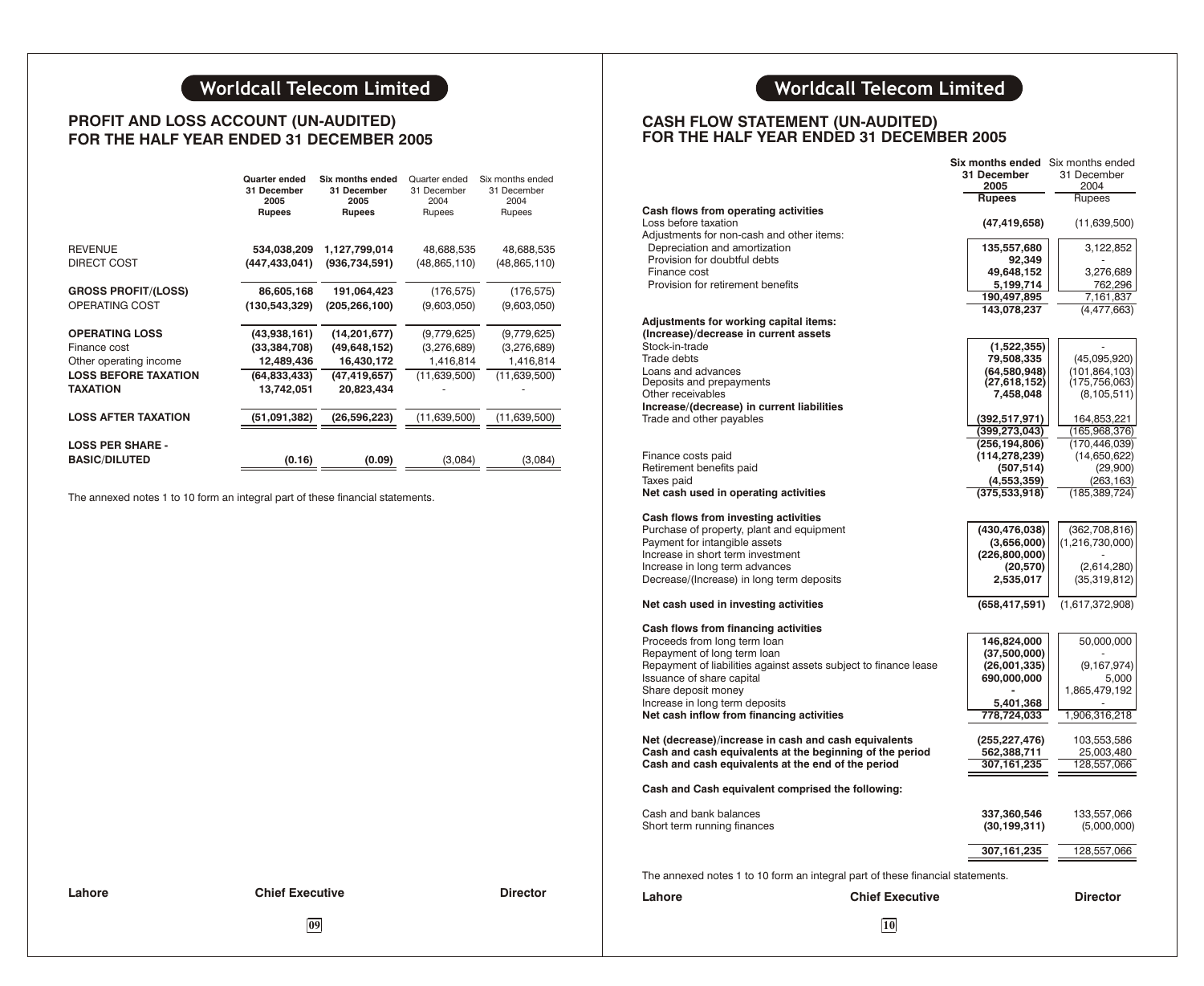### **STATEMENT OF CHANGES IN EQUITY (UN-AUDITED) FOR THE HALF YEAR ENDED 31 DECEMBER 2005**

|                                | Share capital | <b>Share Deposit</b> | Accumulated    |                |
|--------------------------------|---------------|----------------------|----------------|----------------|
|                                |               | <b>Money</b>         | profit/(loss)  | Total          |
|                                | <b>Rupees</b> | <b>Rupees</b>        | <b>Rupees</b>  | <b>Rupees</b>  |
|                                |               |                      |                |                |
| Balance as at 30 June 2004     | 35,000        | 256.305.930          |                | 256,340,930    |
| Share deposit money received   |               | 1,865,484,192        |                | 1,865,484,192  |
| Issuance of share capital      | 5,000         | (5,000)              |                |                |
| Net loss for the period        |               |                      | (11,639,500)   | (11,639,500)   |
| Balance as at 31 December 2004 | 40,000        | 2,121,785,122        | (11,639,500)   | 2,110,185,622  |
| Share deposit money received   |               | 628,174,878          |                | 628,174,878    |
| Issuance of share capital      | 2,749,960,000 | (2,749,960,000)      |                |                |
| Net loss for the period        |               |                      | (7,578,152)    | (7,578,152)    |
| Balance as at 30 June 2005     | 2,750,000,000 |                      | (19, 217, 652) | 2,730,782,348  |
| Share deposit money received   |               | 690,000,000          |                | 690,000,000    |
| Issuance of share capital      | 690,000,000   | (690,000,000)        |                |                |
| Net loss for the period        |               |                      | (26, 596, 223) | (26, 596, 223) |
| Balance as at 31 December 2005 | 3,440,000,000 |                      | (45, 813, 875) | 3,394,186,125  |

The annexed notes 1 to 10 form an integral part of these financial statements.

### **Lahore Chief Executive Director**

### **11 12**

# **Worldcall Telecom Limited Worldcall Telecom Limited**

### **NOTES TO THE ACCOUNTS (UN-AUDITED) FOR THE HALF YEAR ENDED 31 DECEMBER 2005**

### **1. The Company and its operations**

Worldcall Telecom Limited ("WTL" or "the Company") was incorporated in Pakistan on 15 March 2001 as public limited company under the Companies Ordinance, 1984. The principal activities of the Company are to provide Wireless Local Loop ("WLL") and Long Distance & International ("LDI") services in Pakistan under licenses from Pakistan Telecommunications Authority. The Registered Office of the Company is located at 103 C-II, Gulberg III, Lahore.

### **2. Basis of Presentation**

These financial statements are being presented in condensed form in accordance with the requirements of International Accounting Standard-(IAS)-34 "Interim Financial Reporting". These financial statements are un-audited and are being submitted to shareholders, as required under section 245 of the Companies Ordinance,1984.

### **3. Accounting Policies**

The Accounting policies and method of computation adopted for the preparation of these accounts are the same as those applied in preparation of accounts for the preceding year ended 30 June 2005, except for the following additions:

### **Revenue**

Revenue from sale of payphones is recognised when significant risks and rewards are transferred to the customers, i.e on despatch of payphones.

### **Depreciation**

Up to 30 June 2005, the Company charged full year depreciation on additions, except addition on plant and machinery, on which depreciation is charged from the date the plant and machinery is ready for its intended use on pro-rata basis, while no depreciation is charged in the year of disposal. During the period the Company has changed its accounting method of charging depreciation whereby depreciation is charged from month in which assets are put to use up to the month before the disposal of asset. Such change being change in accounting estimate has been accounted for prospectively. Had there been no change in accounting estimate the loss for the half year and unappropriated losses as at 31 December 2005 would have increased by Rs. 760,589.

|     |                                                |             | 31 December<br>2005 | 30 June<br>2005 |
|-----|------------------------------------------------|-------------|---------------------|-----------------|
|     |                                                | <b>Note</b> | <b>Rupees</b>       | <b>Rupees</b>   |
| 4.  | <b>Property, Plant and Equipment</b>           |             |                     |                 |
|     | Property, plant and equipment                  | 4.1         | 2.646.846.110       | 2.226.546.030   |
| 4.1 | Opening book value                             |             | 2,226,546,030       | 672.925.524     |
|     | Add: Additions/transfers during the period     | 4.1.1       | 2,040,672,170       | 1,804,273,837   |
|     |                                                |             | 4.267.218.200       | 2.477.199.361   |
|     | Transfers from capital work in progress (CWIP) |             |                     |                 |
|     | during the period                              |             | (1,523,693,950)     | (216,076,963)   |
|     | Depreciation charged during the period         |             | (96, 678, 140)      | (34, 576, 368)  |
|     |                                                |             | 2.646.846.110       | 2.226.546.030   |
|     |                                                |             |                     |                 |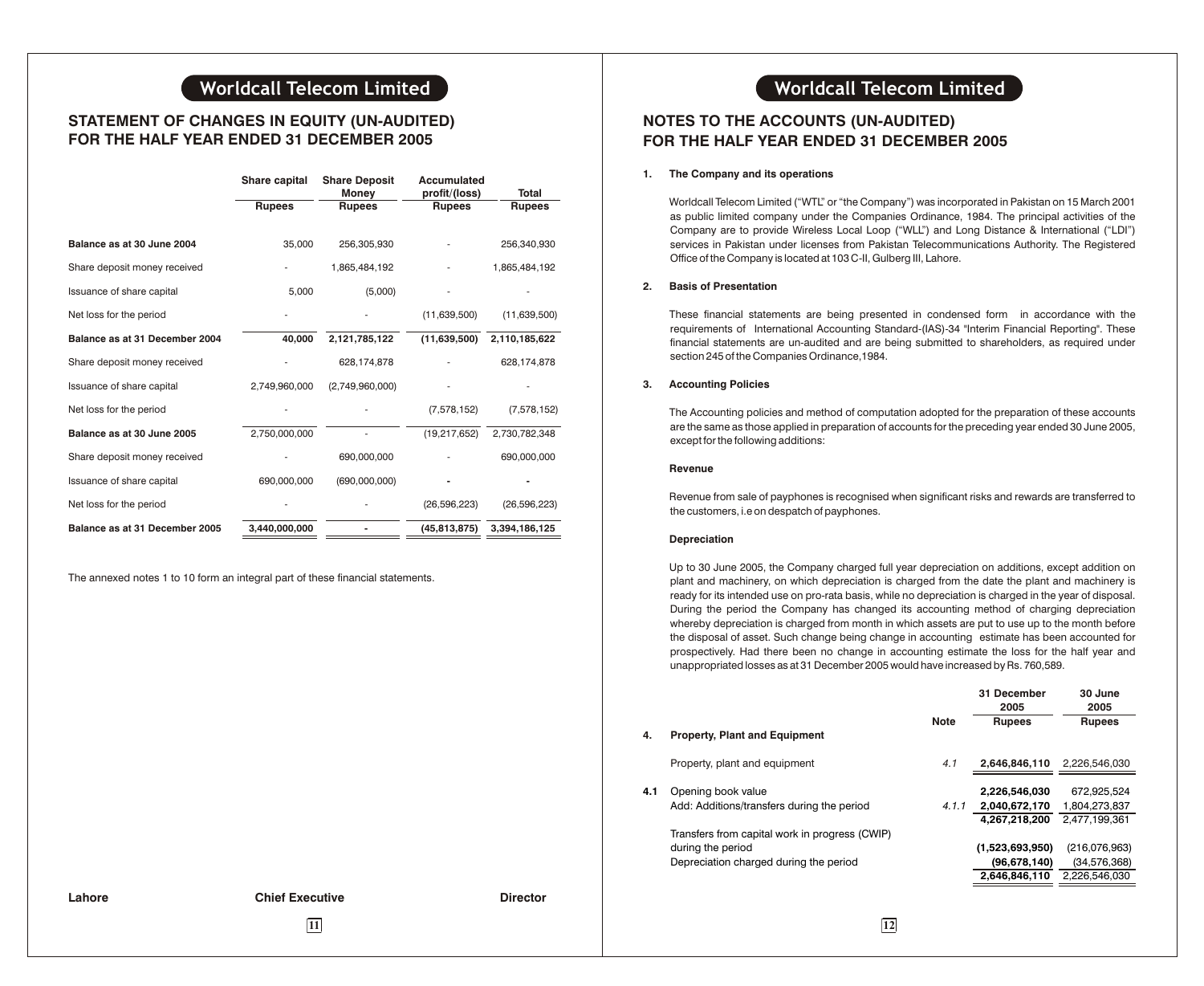|                            |                                | 31 December<br>2005<br><b>Rupees</b> | 30 June<br>2005<br><b>Rupees</b> |
|----------------------------|--------------------------------|--------------------------------------|----------------------------------|
| 4.1.1 Breakup of additions |                                |                                      |                                  |
| Lease hold improvements    |                                | 724,219                              | 87,860                           |
|                            | Plant and machinery- Additions | 62,347,728                           | 20,197,288                       |
|                            | -Transfers from CWIP           | 1,523,693,950                        | 216,076,963                      |
| Office equipment           |                                | 817.975                              | 549.325                          |
| Lab equipment              |                                | 4,601,447                            | 192,332                          |
| Computers                  |                                | 4,588,119                            | 5,705,116                        |
| Furniture and fixtures     |                                | 111.760                              | 121.760                          |
| Vehicles                   |                                | 2.911.719                            | 21,662,676                       |
| Capital work in progress   |                                | 440,875,253                          | 1,539,680,517                    |
|                            |                                | 2.040.672.170                        | 1.804.273.837                    |
|                            |                                |                                      |                                  |

### **5. Transactions with Related Parties**

Related parties comprise of Directors, key management personnel, major shareholders and associated companies. Transaction with related parties other than remuneration and benefits to key management personnel under the terms of their employment are as follows:

|                                          | 31 December<br>2005 | 31 December<br>2004 |
|------------------------------------------|---------------------|---------------------|
|                                          | <b>Rupees</b>       | <b>Rupees</b>       |
| <b>Worldcall Multimedia Limited</b>      |                     |                     |
| Internet and Bandwidth services received | 2,512,835           | 127,000             |
| Mark-up charged                          | 37,596              | 7,767               |
| Advertisement                            | 2,320,073           |                     |
| Call termination charges                 | 898,788             |                     |
| Revenue                                  | 872,381             |                     |
| Dark fiber maintenance charges           | 444.330             |                     |
| <b>CATV</b> services                     | 4,200               | 8,050               |
| <b>Worldcall Broadband Limited</b>       |                     |                     |
| Mark-up expense                          | 201,138             | 1,021,565           |
| Group pool expenses charged by           |                     | 928,474             |
| Group pool expenses charged to           |                     | 1,945,408           |
| Call termination charges                 | 2,128,315           |                     |
| Revenue                                  | 6,476,552           |                     |
| Equipment transferred                    |                     | 70,153,072          |
| <b>Worldcall Communications Limited</b>  |                     |                     |
| <b>Consultancy Services</b>              |                     | 20,000,000          |
| Mark-up expense                          | 1,385,737           | 1,449,892           |
| Group pool expenses                      |                     | 3,764,389           |
| Distribution commission                  | 8,243,558           |                     |
| Revenue                                  | 119,133,705         |                     |
| Cross corporate guarantee                | 316,000,000         | 780,000,000         |
|                                          |                     |                     |

## **Worldcall Telecom Limited Worldcall Telecom Limited**

| <b>Total Media Limited</b>       | 31 December<br>2005<br><b>Rupees</b> | 31 December<br>2004<br><b>Rupees</b> |
|----------------------------------|--------------------------------------|--------------------------------------|
| Advertisement                    | 499,998                              | ٠                                    |
| Revenue                          | 35,956                               | ٠                                    |
| <b>Media Times (Pvt) Limited</b> |                                      |                                      |
| Advertisement                    | 4,723,380                            | ٠                                    |
| Revenue                          | 50,853                               | ٠                                    |

The Company continues to have a policy whereby all transactions with related parties are entered into arm's length generally determined in accordance with "Comparable Uncontrolled Price Method".

**6.** The Company along with other WLL operators has requested PTA and Ministry of IT and Telecom for deferment of payment of the balance license fee. Such relief was granted to cellular mobile operators in payment of their spectrum/license fees. Furthermore, our request has been based upon the principal of level playing field available to all telecom operators under the De-regulation policy and charter of PTA. Currently, a fresh summary for the Economic Coordination Committee (ECC) is being prepared by the Ministry of IT for reconsideration of the committee with regards to moratorium / staggering of balance 50% initial spectrum fees for WLL license operators. However, major portion of this liability will be met through unutilized portion of long term loan.

### **7. Contingencies and commitments**

- **7.1** There is difference of Rs. 39.9 million with PTCL on account of interconnect and settlement charges due to minutes and wrong application of formula , which has not been provided for in these financial statements.
- **7.2** PTCL has charged Rs. 30.3 million in respect of unsuccessful calls for national origination (A-Leg) which are not payable as per clause 3.1.1 of Schedule 11 of Reference Interconnect Offer (RIO).
- **7.3** There is a difference of Rs 39 million between the amount billed by PTCL and the amount charged by the Company on account of Domestic Private Lease Circuit (DPLC) charges. The difference is mainly due to following:
	- **7.3.1** Difference of Rs. 27 million due to the difference in formulae used by PTCL and the Company for the calculation of DPLC charges. PTCL has charged bandwidth on the basis of activation of DPLC link whereas the Company has calculated the bandwidth charges from the date of activation of Digital Interface Units (DIU) for commercial operation and in proportion to activation of DIUs related to each DPLC.
	- **7.3.2** PTCL is charging Rs. 4 million excess for the deactivation of Karachi to Rawalpindi link.
	- **7.3.3** The remaining difference represents GST charged by PTCL on security deposit amounting to Rs. 2.5 million, charges for the lease media surrendered amounting to Rs. 2.3 million and surcharge amounting to Rs. 2.5 million.
- **7.4** Letter of guarantees outstanding as at 31 December 2005 amounting to Rs. 86.2 million ( 2005: Rs 51.370 million) and Rs. 35.6 million ( 2005: Rs Nil) are issued in favour of PTCL and Mobilink respectively as security for interconnect and settlement charges.